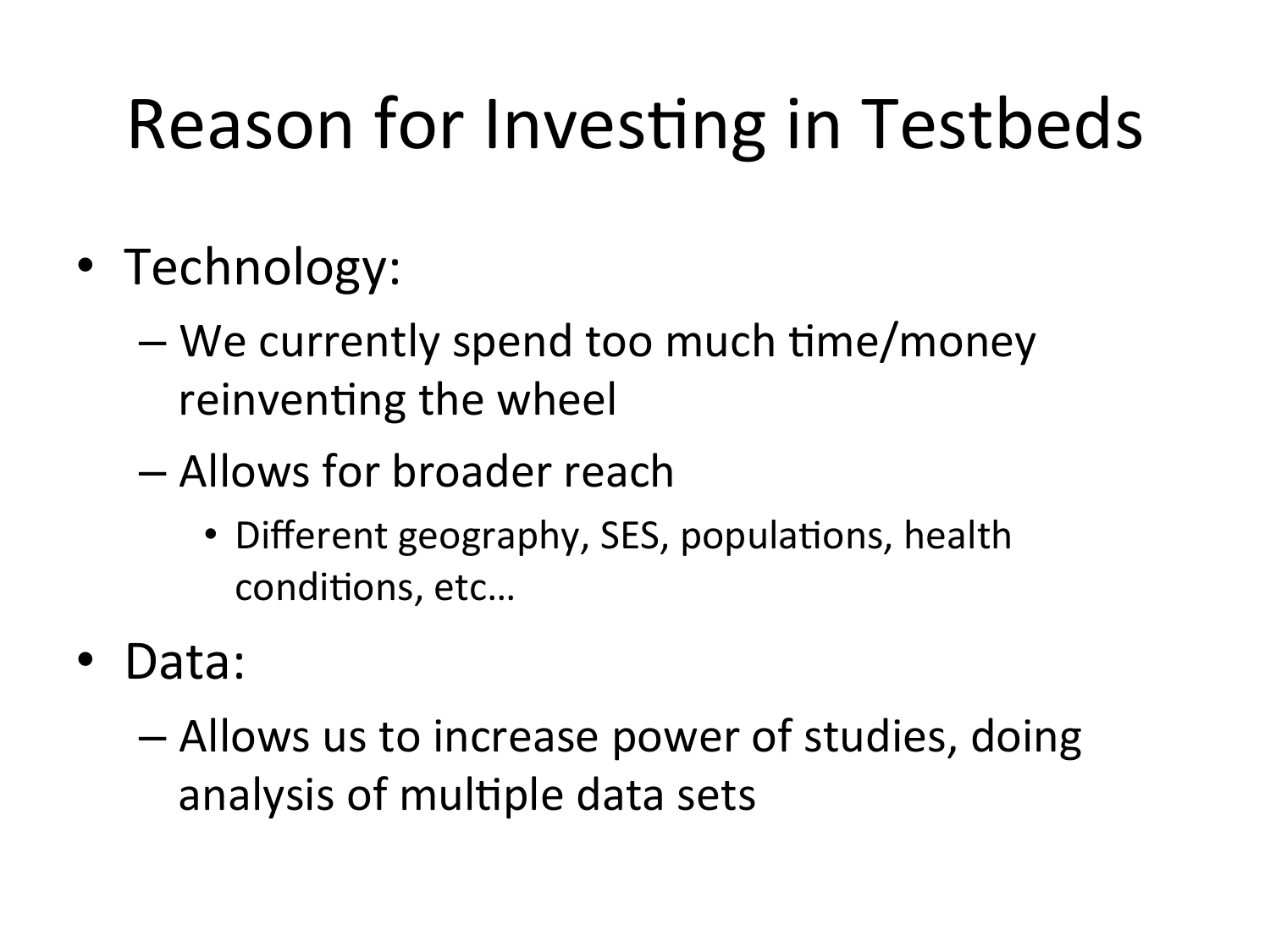# Technical Infrastructure

- How to **share testbeds** across researchers
- How to deal with **dynamic nature of technology interventions**:
	- $-$  Our interventions often evolve
	- $-$  Some are designed to adapt over time to a person
- How to create testbeds that **connect across level** 
	- $-$  home, mobile and clinic ... and community and family.
- If have testbed crosses institutions, how do we **share data**?
	- $-$  Share data, or allow researchers to ask specific questions of the data?
- Possible approaches
	- $-$  a **group of people** willing to be in studies (each researcher provides technology for their study)
		- Partner with innovation clinics (recruitment goes through there)
	- $-$  a physical infrastructure (smart home testbed)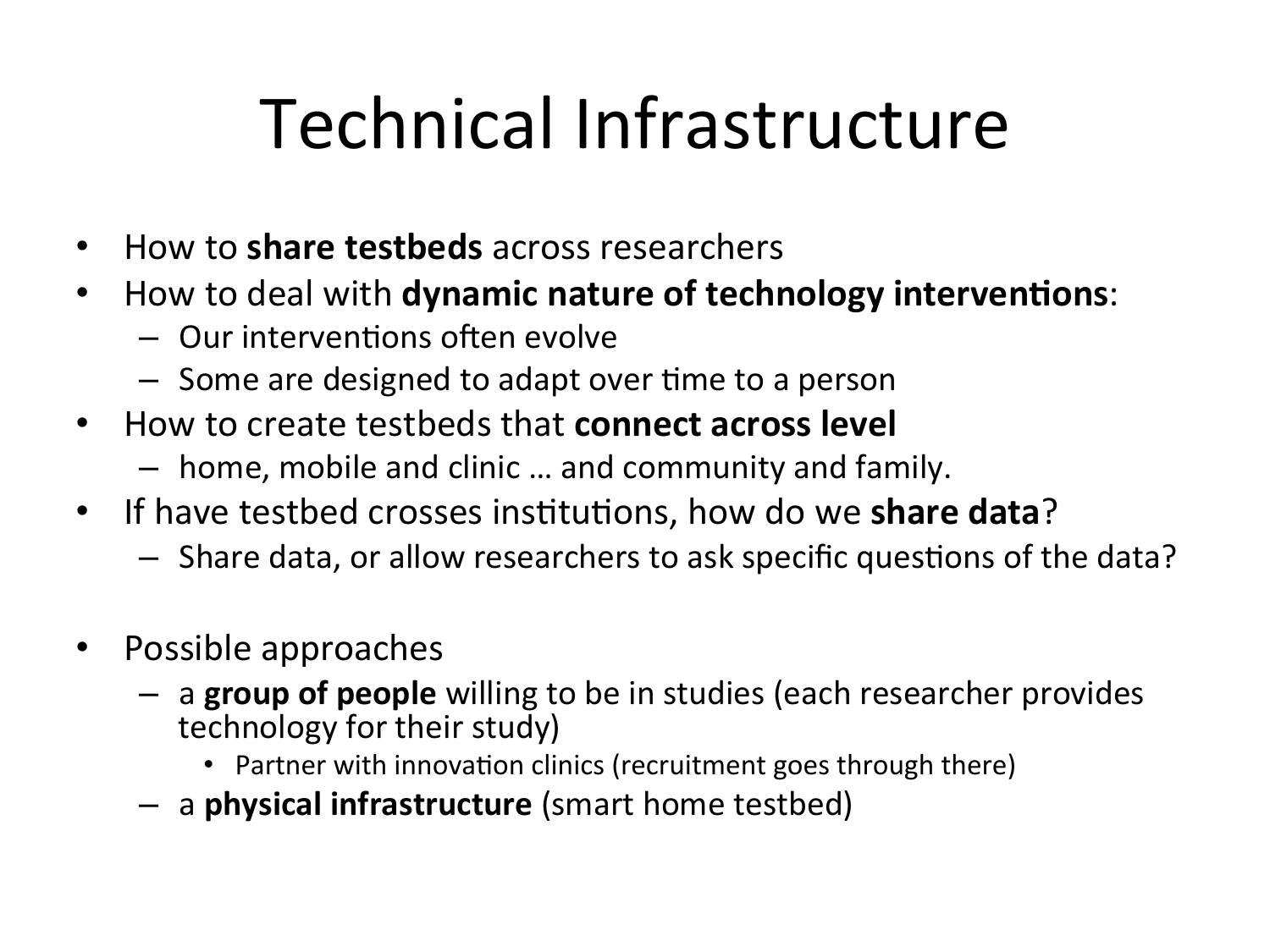# Data Sharing

- **"Ground truth"** or "provisional truth with confidence"
	- $-$  Capture data and be able to label it to use it for inferences, training and validation
	- $-$  Infrastructure around collecting, storing and accessing it
- Challenges of **data sharing** so others can use it
	- $-$  Metadata and standardization
	- Data provenance
		- For some RQs, "location" is enough; for others, type of location (GPS v.s. wifi triangulation) matters.
	- $-$  Need to understand the cyber-social structure for sharing data and developing processes for standardization and sharing
- Identifying **common data elements** across research projects
- Data is collected through active interventions, so the **intervention impacts the data.**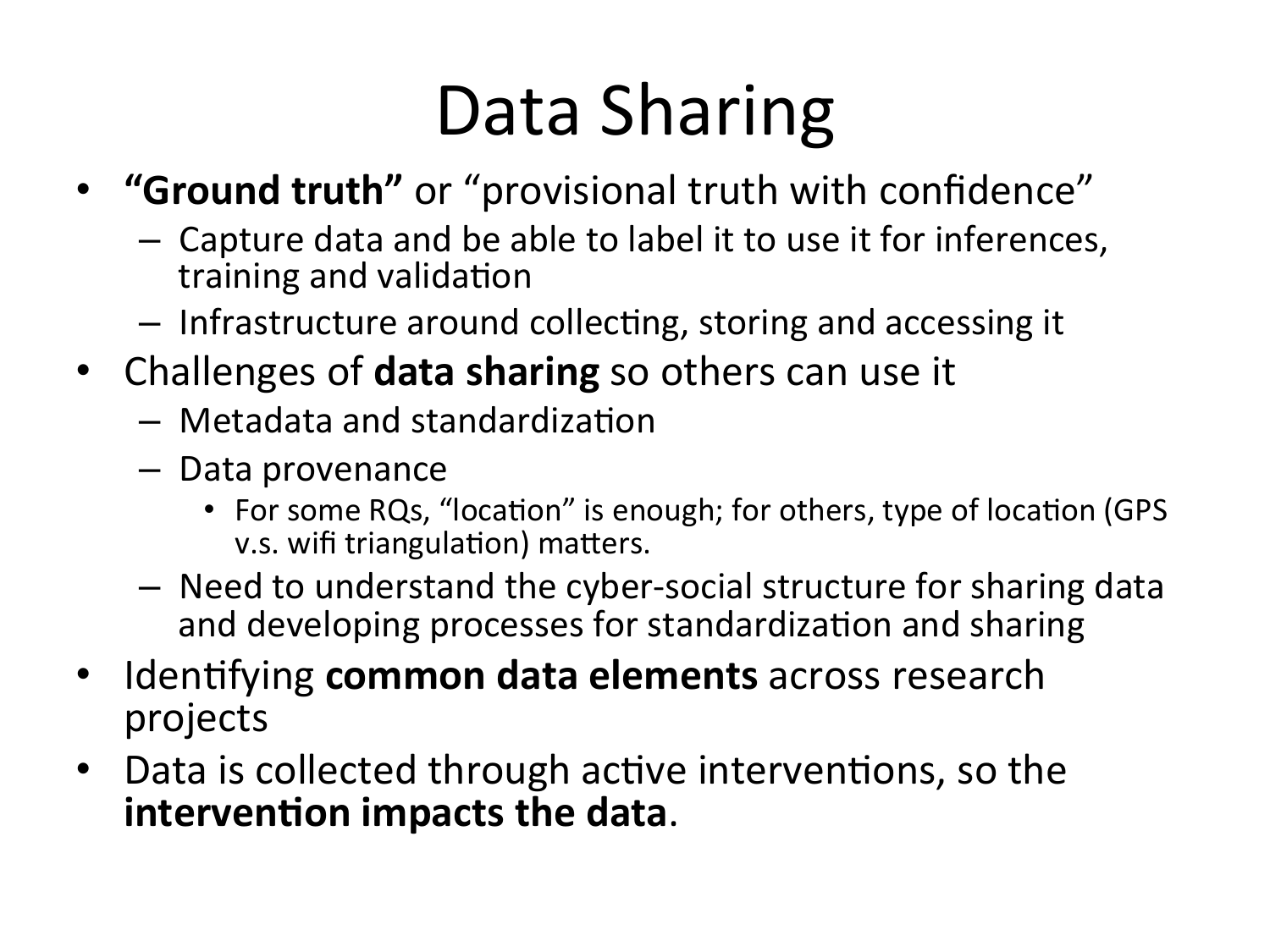### Actionable Directions

- Include testbeds and data sharing language in any "cohort" type of **NIH call** 
	- $-$  E.g. what came out of human/automated loop breakout group

- Identify grand challenges that bring in these different components
	- E.g.: fitness level as a vital sign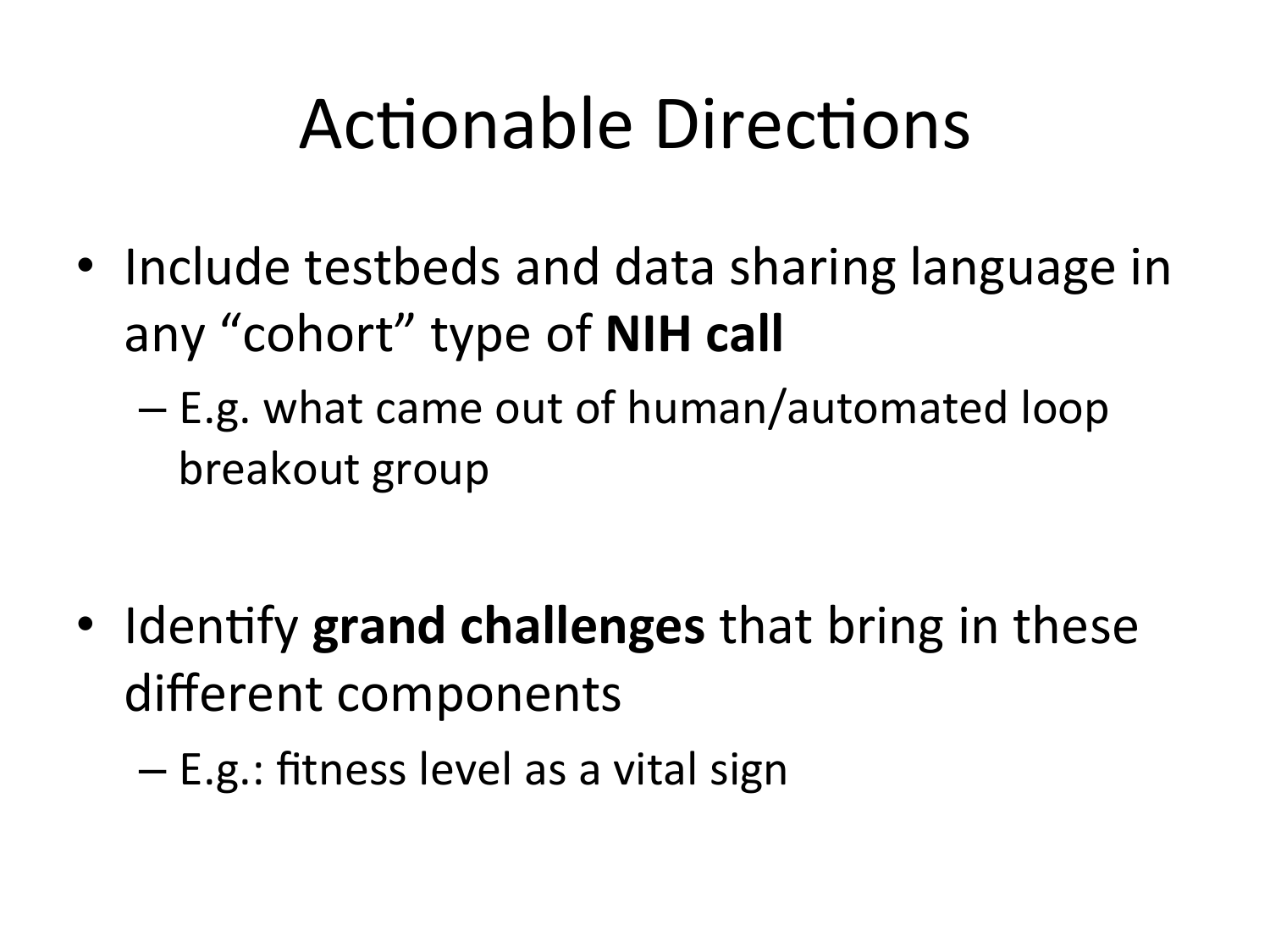#### Reason for investing in infrastructure

- Technology: too much time/money reinventing the wheel
- Data: increasing power of study, doing analysis of multiple data sets
	- $-$  Student Life @ Dartmouth
		- 8 universities trying to replicate... very difficult to do. Is your location data the same as mine? Sensors are not all equivalent... even if they supposedly measure the same things
			- $-$  Data providence is incredibly important. It may be fine for some questions, but not others.
		- Spatial data, temporal data, network data, event analytics  $(imestamp$ with a tag)
			- Relational data models aren't easily expanded to these other types of data. Must have deep agreement among communities.